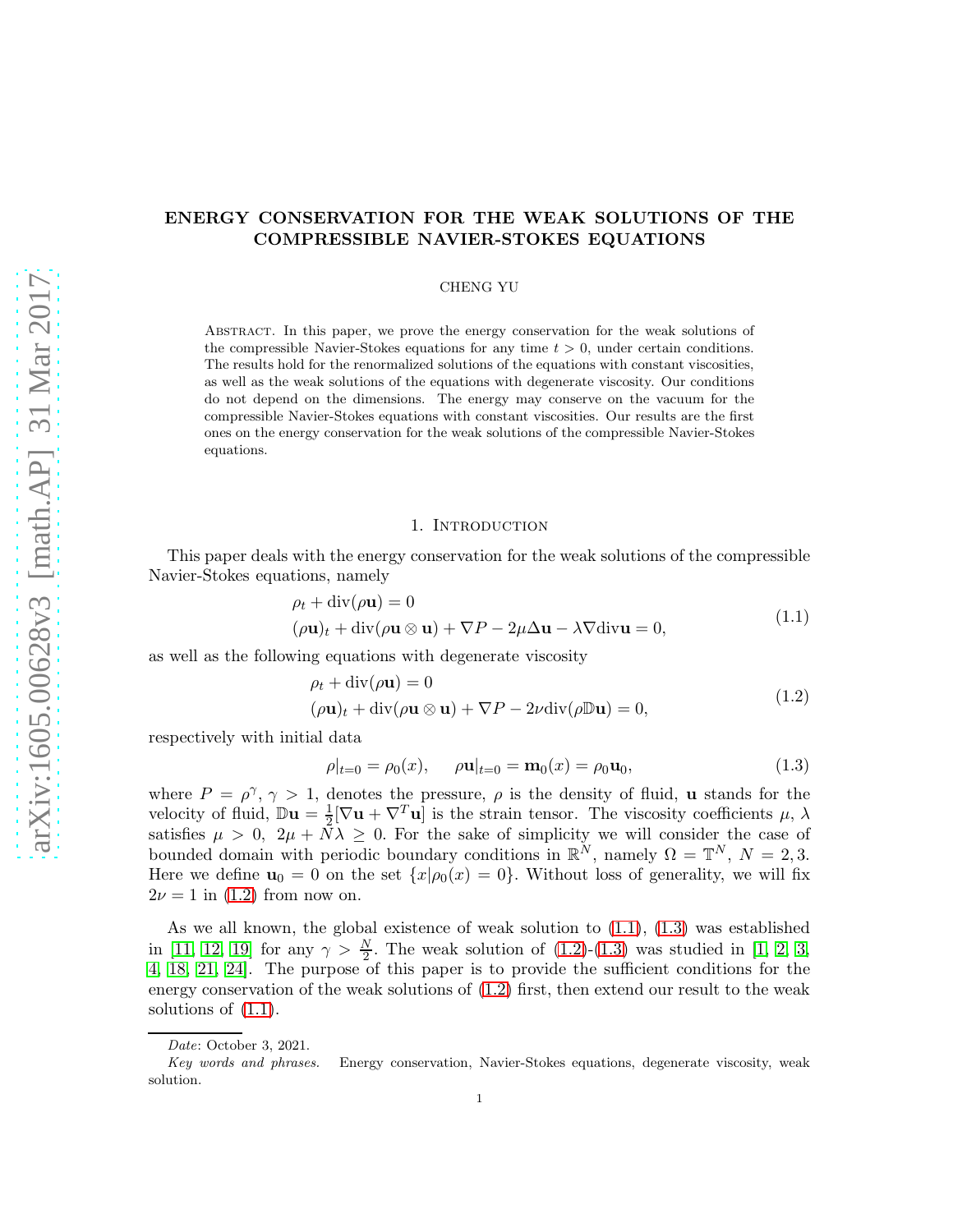A weak solution ( $\rho$ , **u**) to [\(1.2\)](#page-0-0)-[\(1.3\)](#page-0-2) constructed in [\[24\]](#page-12-6) satisfies the following energy inequality

<span id="page-1-0"></span>
$$
\int_{\Omega} \left(\frac{1}{2}\rho |\mathbf{u}|^2 + \frac{\rho^{\gamma}}{\gamma - 1}\right) dx + \int_0^T \int_{\Omega} \rho |\mathbb{D}\mathbf{u}|^2 dx dt \le \int_{\Omega} \left(\frac{1}{2}\rho_0 |\mathbf{u}_0|^2 + \frac{\rho_0^{\gamma}}{\gamma - 1}\right) dx, \quad (1.4)
$$

even if  $\rho \ge \rho > 0$ . A natural question to ask is when a weak solution  $(\rho, \mathbf{u})$  of the compressible Navier-Stokes equations [\(1.2\)](#page-0-0)-[\(1.3\)](#page-0-2) satisfies, not only [\(1.4\)](#page-1-0), but the stronger version

<span id="page-1-1"></span>
$$
\int_{\Omega} \left(\frac{1}{2}\rho |\mathbf{u}|^2 + \frac{\rho^{\gamma}}{\gamma - 1}\right) dx + \int_0^T \int_{\Omega} \rho |\mathbb{D}\mathbf{u}|^2 dx dt = \int_{\Omega} \left(\frac{1}{2}\rho_0 |\mathbf{u}_0|^2 + \frac{\rho_0^{\gamma}}{\gamma - 1}\right) dx. \tag{1.5}
$$

It is well known that if a solution is smooth enough, then it conserves the energy. Thus, our question is connected to the regularity of weak solutions. However, the regularity of global weak solutions of [\(1.2\)](#page-0-0) remains yet mostly open. Naturally, of particular interest is the question: how badly behaved  $(\rho, \mathbf{u})$  can be so that it keeps energy conservation? In mathematics, how much regularity is needed for a weak solution to ensure energy equality  $(1.5)$ ? We can ask the same question for the weak solutions of equation  $(1.1)$ . The main contribution of our paper is to provide the first result on this topic of the compressible Navier-Stokes equations for any  $t > 0$ .

As we mentioned before, the question to ask is how much regularity is necessary to conserve the energy. In the context of the incompressible Navier-Stokes equations, the pioneer study was done by Serrin [\[22\]](#page-12-7). He has proved that a weak solution u conserves its energy globally, provided  $\mathbf{u} \in L^p(0,T;L^q(\Omega))$ , where

$$
\frac{2}{p} + \frac{N}{q} \le 1,
$$

where  $N$  is the dimension. Later, Shinbrot [\[23\]](#page-12-8) proved the same conclusion if

$$
\frac{2}{p}+\frac{2}{q}\leq 1
$$

and  $q \geq 4$ . Meanwhile, in the context of incompressible Euler equations, this question is linked to a famous conjecture of Onsager [\[15\]](#page-12-9): energy should be conserved if the solution is Holder continuous with exponent greater than  $1/3$ , while solutions with less regularity possibly dissipate energy. The first part was solved by [\[7,](#page-12-10) [8,](#page-12-11) [10\]](#page-12-12) while significant progress has recently been made on the second part [\[5,](#page-12-13) [6\]](#page-12-14). Very recently, Isett in [\[14\]](#page-12-15) solved the second part of Onsager conjecture. Feireisl-Gwiazda-Swierczewska-Gwiazda-Wiedemann [\[13\]](#page-12-16) gave sufficient conditions on the regularity of solutions to the inhomogeneous incompressible Euler and the compressible isentropic Euler systems in order for the energy to be conserved in the distribution sense. Leslie-Shvydkoy [\[16\]](#page-12-17) showed the energy balance relation for density dependent incompressible Navier-Stokes holds for weak solutions if the velocity, density and pressure belong to a range Besov spaces of smoothness  $\frac{1}{3}$ . To our best knowledge, there is no available result for the weak solutions of the compressible Navier-Stokes equations.

The sufficient conditions for the energy conservation are addressed in this paper. Our approach relies on the idea of Vasseur-Yu [\[24\]](#page-12-6) and Yu [\[25\]](#page-12-18). Compared to the incompressible Navier-Stokes equations, we are not able to deduce that  $\mathbf{u}(t,x)$  is continuous at time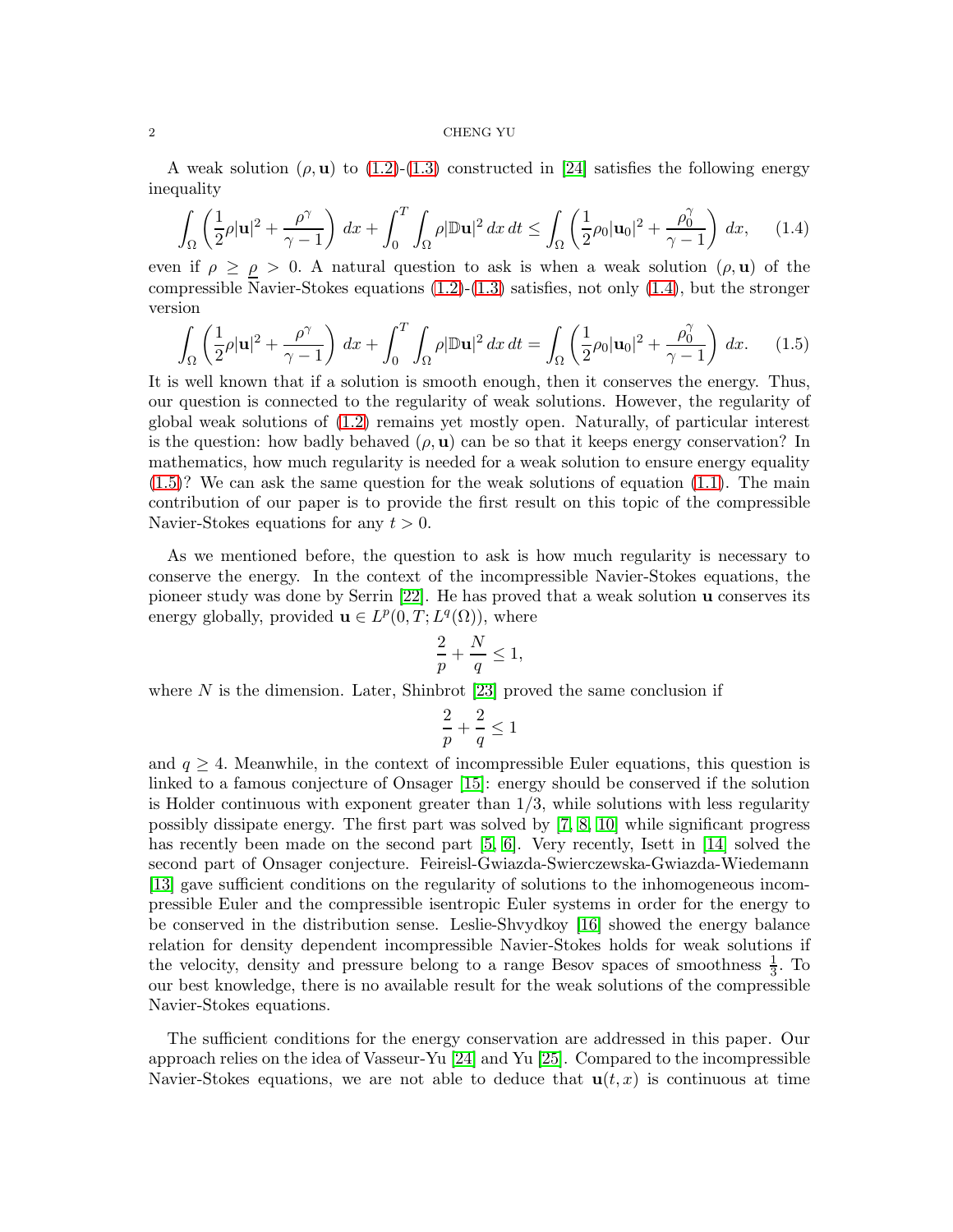$t = 0$ . Our alternative way for the compressible Navier-Stokes equations is to gain the continuity of  $\rho(t)$  and  $(\sqrt{\rho}u)(t)$  in the strong topology at  $t = 0$ . To this end, we need  $\nabla \sqrt{\rho} \in L^{\infty}(0,T;L^{2}(\Omega)).$  Lucky, BD entropy (see [\[1,](#page-11-0) [2,](#page-11-1) [3\]](#page-11-2)) gives us such an estimate on density for the degenerate compressible Navier-Stokes equations. However, we need additional condition on the density to study the weak solutions of [\(1.1\)](#page-0-1). Meanwhile, it is crucial to rely on Lemma [2.3](#page-4-0) to handle the nonlinear compositions  $(\rho \mathbf{u})_t$  and  $\rho \mathbf{u} \otimes \mathbf{u}$ . Here we have to mention that our approach allows us to handle vacuum states for the weak solutions of [\(1.1\)](#page-0-1).

The question addressed here is motivated by the fact that the energy conservation is fundamental both in the physical theory as well as in the mathematical study of the fluid dynamics. It is natural, therefore, to seek a rigorous theory which accommodates this question. The results of this paper effectively achieve this goal by providing a certain condition for the weak solution, for any  $t > 0$ . To address our main result, we now give a precise definition and discussion of our weak solutions  $(\rho, \mathbf{u})$  to the initial value problem  $(1.2)-(1.3)$  $(1.2)-(1.3)$  $(1.2)-(1.3)$  in the following sense.

<span id="page-2-0"></span>**Definition 1.1.** The  $(\rho, \mathbf{u})$  is called a global weak solution to [\(1.2\)](#page-0-0)-[\(1.3\)](#page-0-2), if  $(\rho, \mathbf{u})$  satisfies the following ones, for any  $t \in [0, T]$ ,

• [\(1.2\)](#page-0-0) holds in  $\mathcal{D}'((0,T)\times\Omega)$  and the following is satisfied  $\rho \geq 0, \quad \rho \in L^{\infty}([0,T]; L^{\gamma}(\Omega)),$  $\nabla \rho^{\frac{\gamma}{2}} \in L^2(0,T; L^2(\Omega)), \quad \nabla \sqrt{\rho} \in L^\infty(0,T; L^2(\Omega)),$  $\sqrt{\rho}$ **u** ∈  $L^{\infty}(0, T; L^{2}(\Omega)), \quad \sqrt{\rho} \nabla$ **u** ∈  $L^{2}(0, T; L^{2}(\Omega)),$ • [\(1.3\)](#page-0-2) holds in  $\mathcal{D}'(\Omega)$ .

The global existence of weak solution to [\(1.2\)](#page-0-0) under the above definition was proved in [\[24\]](#page-12-6). The energy inequality [\(1.4\)](#page-1-0) holds for almost every  $t \in [0, T]$  if the density is bounded away from zero. Here we state the following result on the energy conservation for the weak solution.

<span id="page-2-2"></span>**Theorem [1.1.](#page-2-0)** Let  $(\rho, \mathbf{u})$  be a weak solution of  $(1.2)-(1.3)$  $(1.2)-(1.3)$  $(1.2)-(1.3)$  in the sense of Definition 1.1. Moreover, if

<span id="page-2-3"></span>
$$
0 < \underline{\rho} \le \rho(t, x) \le \bar{\rho} < \infty,\tag{1.6}
$$

$$
\mathbf{u} \in L^{p}(0, T; L^{q}(\Omega)) \quad \text{for any } \frac{1}{p} + \frac{1}{q} \le \frac{5}{12} \text{ with } q \ge 6,
$$
 (1.7)

and

<span id="page-2-1"></span>
$$
\sqrt{\rho_0} \mathbf{u}_0 \in L^4(\Omega),\tag{1.8}
$$

then such a weak solution  $(\rho, \mathbf{u})$  satisfies [\(1.5\)](#page-1-1) for any  $t \in [0, T]$ .

*Remark* 1.1. The condition  $(1.8)$  could be replaced by  $(1.11)$ . We will give detail on this issue at the end of this paper.

Remark 1.2. On the incompressible Navier-Stokes equations, Shinbrot [\[23\]](#page-12-8) has shown that a weak solution can remain its energy if

$$
\mathbf{u}\in L^p(0,T;L^q(\Omega))
$$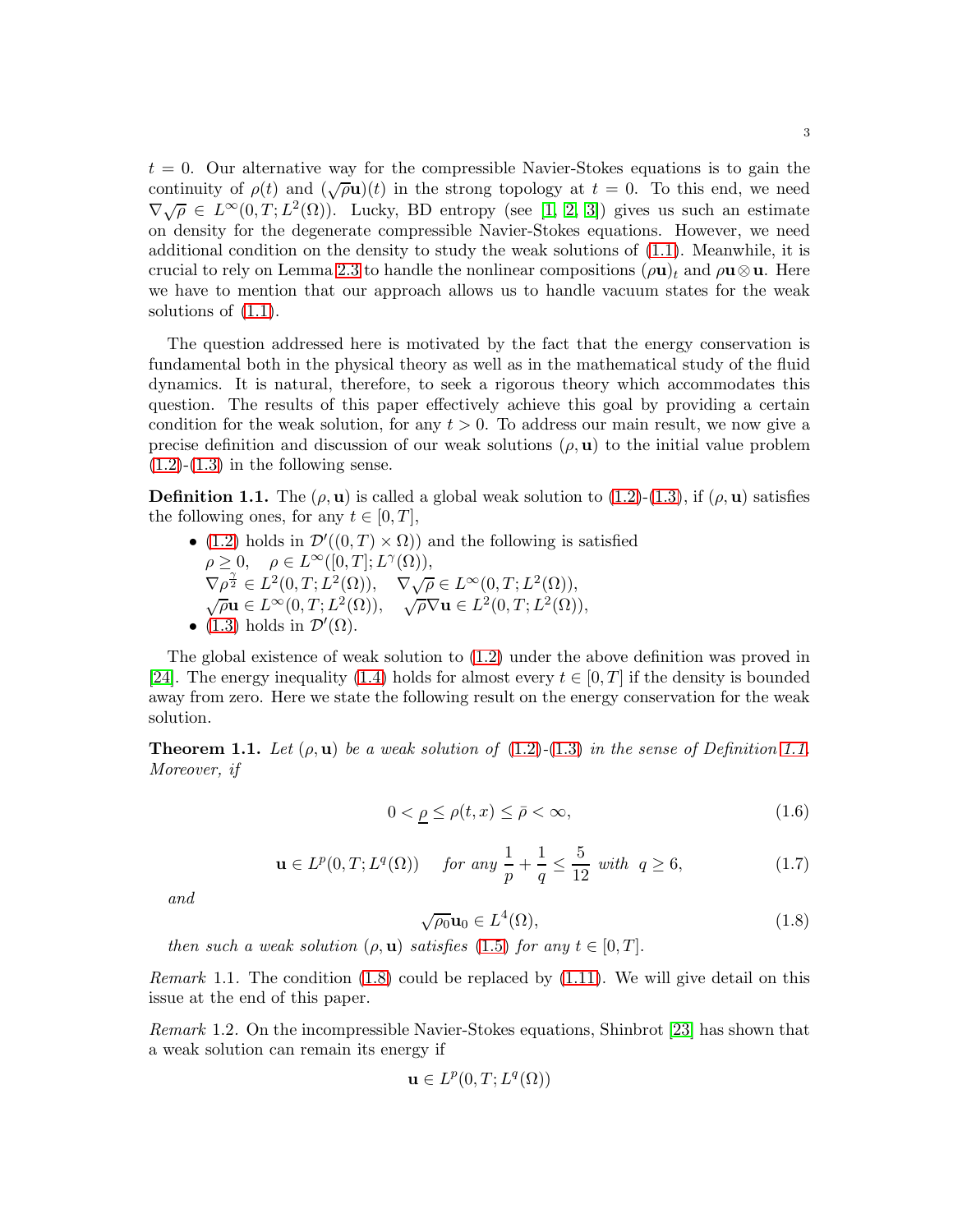for any  $\frac{1}{p} + \frac{1}{q} \leq \frac{1}{2}$  with  $q \geq 4$ . A new proof of Shinbrot's result is given in [\[25\]](#page-12-18). Our condition [\(1.10\)](#page-3-1) for the compressible version is slightly stronger than the incompressible ones. Because we have to rely on the commutator lemma (Lemma [2.3\)](#page-4-0) to handle the terms  $(\rho \mathbf{u})_t$  and div( $\rho \mathbf{u} \otimes \mathbf{u}$ ), which needs additional regularity on **u**.

Next we extend Theorem [1.1](#page-2-2) to the weak solution of [\(1.1\)](#page-0-1) in the following theorem. The global existence of renormalized weak solutions to [\(1.1\)](#page-0-1) was established in [\[19,](#page-12-2) [11,](#page-12-0) [12\]](#page-12-1) for any  $\gamma > \frac{N}{2}$ . In particular, we need additional restriction [\(1.9\)](#page-3-2) for density, which allows us to have the continuity of  $\rho(t)$  and  $(\sqrt{\rho}u)(t)$  in the strong topology at  $t=0$ . Meanwhile, **u** is uniformly bounded in  $L^2(0,T;H^1(\Omega))$  for the viscosity constants case. Thus, our approach allows us to handle vacuum states. With the restriction [\(1.9\)](#page-3-2) in mind, we can modify the proof of Theorem [1.1](#page-2-2) to show the following result. One slight difference is to show  $W = 0$  in [\(2.26\)](#page-9-0) for getting the continuity of  $\rho(t)$  and  $(\sqrt{\rho}u)(t)$  in the strong topology at  $t = 0$ . We will give the detail on this point at the end of this paper.

<span id="page-3-3"></span>**Theorem 1.2.** Let  $(\rho, \mathbf{u})$  be a weak solution of  $(1.1)$ ,  $(1.3)$  in the sense of  $[11, 20]$  $[11, 20]$ . Moreover, if

<span id="page-3-2"></span>
$$
0 \le \rho(t, x) \le \bar{\rho} < \infty, \quad \text{and } \nabla \sqrt{\rho} \in L^{\infty}(0, T; L^{2}(\Omega)), \tag{1.9}
$$

<span id="page-3-1"></span>
$$
\mathbf{u} \in L^p(0, T; L^q(\Omega)) \quad \text{for any } \frac{1}{p} + \frac{1}{q} \le \frac{5}{12}, \text{ and } q \ge 6,
$$
 (1.10)

and

<span id="page-3-0"></span>
$$
\mathbf{u}_0 \in L^k(\Omega), \ \frac{1}{k} + \frac{1}{q} \le \frac{1}{2},\tag{1.11}
$$

then such a weak solution  $(\rho, \mathbf{u})$  satisfies

$$
\int_{\Omega} \left( \frac{1}{2} \rho |\mathbf{u}|^2 + \frac{\rho^{\gamma}}{\gamma - 1} \right) dx + 2\mu \int_0^T \int_{\Omega} |\nabla \mathbf{u}|^2 dx dt
$$

$$
+ \lambda \int_0^T \int_{\Omega} |\text{div}\mathbf{u}|^2 dx dt = \int_{\Omega} \left( \frac{1}{2} \rho_0 |\mathbf{u}_0|^2 + \frac{\rho_0^{\gamma}}{\gamma - 1} \right) dx
$$

for any  $t \in [0, T]$ .

Remark 1.3. An interesting point is that the density may vanish in [\(1.9\)](#page-3-2). Thus, Theorem [1.2](#page-3-3) indicates that the energy may conserve even on the vacuum.

# 2. Proof of main results

The main object of this section is to prove our main results, including Theorem [1.1](#page-2-2) and Theorem [1.2.](#page-3-3) We devote subsection 2.1 to a proof of Theorem [1.1,](#page-2-2) and subsection 2.2 to a proof of Theorem [1.2.](#page-3-3)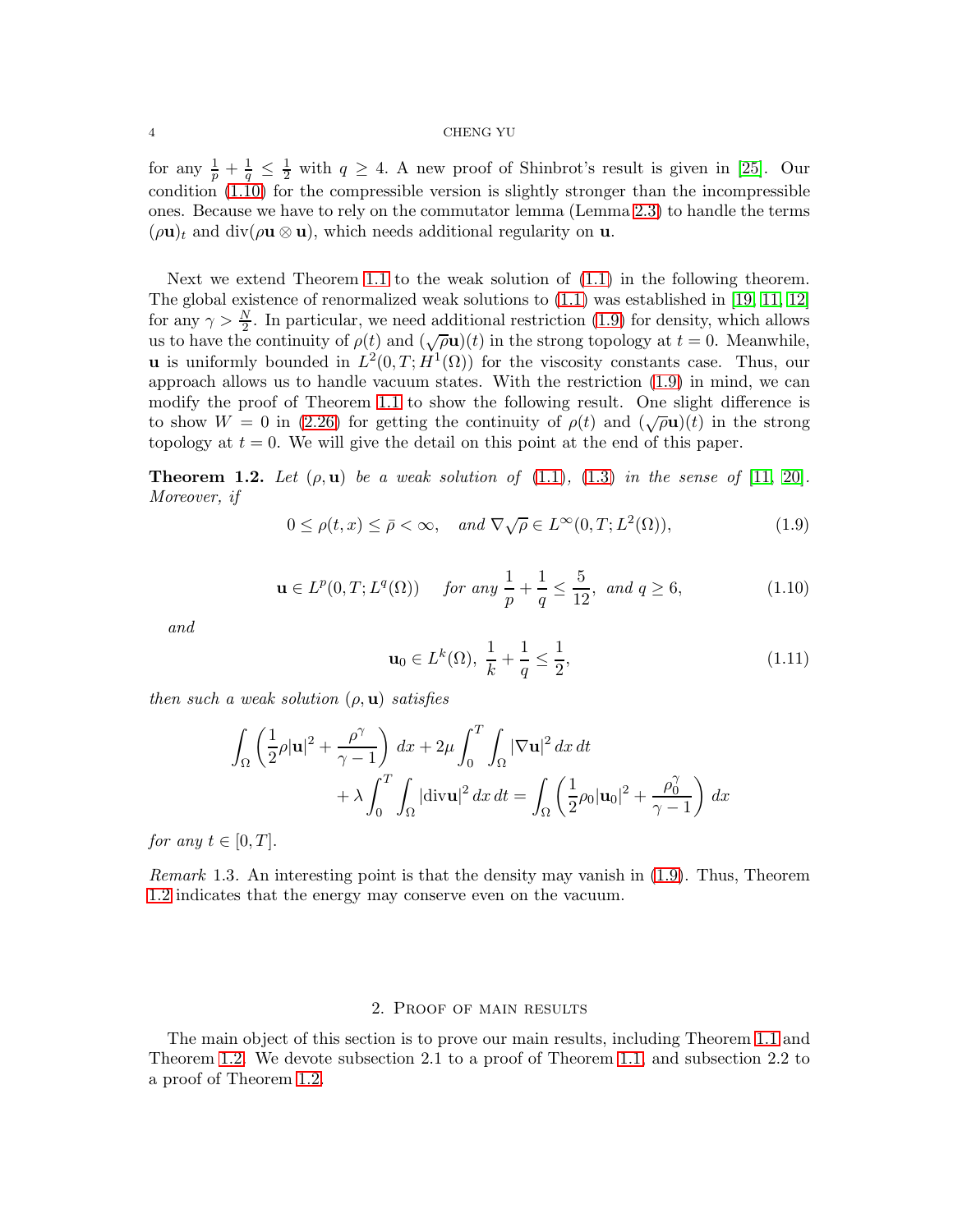2.1. Proof of Theorem [1.1.](#page-2-2) Note that, for any weak solution  $(\rho, \mathbf{u})$ , with condition  $(1.6)$ , it satisfies

<span id="page-4-2"></span> $\|\mathbf{u}\|_{L^{\infty}(0,T;L^{2}(\Omega))} \leq C < \infty, \quad \|\nabla \mathbf{u}\|_{L^{2}(0,T;L^{2}(\Omega))} \leq C < \infty.$  (2.1)

Now, let us to give an estimate on  $\rho_t$  in the following lemma.

<span id="page-4-1"></span>**Lemma 2.1.** For any weak solution  $(\rho, \mathbf{u})$  in the sense of Definition [1.1](#page-2-0) with additional conditions [\(1.6\)](#page-2-3)-[\(1.10\)](#page-3-1), then  $\rho_t$  is bounded in  $L^p(0,T;L^{\frac{2q}{q+2}}(\Omega)) + L^2(0,T;L^2(\Omega))$ . In particular,  $\rho_t$  is bounded in  $L^2(0,T;L^{\frac{2q}{q+2}}(\Omega))$  if  $p\geq 2$ .

Proof. Note that

$$
\rho_t = -2\sqrt{\rho} \mathbf{u} \cdot \nabla \sqrt{\rho} - \sqrt{\rho} \sqrt{\rho} \text{div} \mathbf{u},
$$

consequently  $\rho_t$  is bounded in  $L^p(0,T;L^{\frac{2q}{q+2}}(\Omega))+L^2(0,T;L^2(\Omega))$ , thanks to the estimates in definition [1.1,](#page-2-0)  $(1.6)$  and  $(1.10)$ .

Remark 2.1. For any weak solution  $(\rho, \mathbf{u})$  satisfied B-D entropy [\[1,](#page-11-0) [2,](#page-11-1) [3\]](#page-11-2),  $\nabla \sqrt{\rho}$  is bounded in  $L^{\infty}(0,T; L^{2}(\Omega))$ . Thus, Lemma [2.1](#page-4-1) gives us that  $\rho_t$  is locally integrable. It is crucial to have the estimate of  $\nabla \sqrt{\rho}$  for making commutator estimates.

Here we make use of  $L^p - L^q$  inequality to deduce the following lemma directly.

<span id="page-4-3"></span>**Lemma 2.2.** If  $u \in L^{\infty}(0,T; L^{2}(\Omega)) \cap L^{p}(0,T; L^{q}(\Omega))$ , then there exists some  $\alpha \in (0,1)$ such that  $\mathbf{u} \in L^r(0,T;L^s(\Omega))$ , for any

$$
\frac{1}{r} = \frac{1-\alpha}{p},
$$

and

$$
\frac{1}{s} = \frac{\alpha}{2} + \frac{1-\alpha}{q}.
$$

Now, let us to define

$$
\overline{f}(t,x) = \eta_{\varepsilon} * f(t,x), \quad t > \varepsilon,
$$

where  $\eta_{\varepsilon} = \frac{1}{\varepsilon^{N+1}} \eta(\frac{t}{\varepsilon})$  $\frac{t}{\varepsilon}, \frac{x}{\varepsilon}$  $(\frac{x}{\varepsilon})$ , and  $\eta(t, x) \geq 0$  is a smooth even function compactly supported in the space time ball of radius 1, and with integral equal to 1.

The following lemma is crucial in this current paper, which was proved by Lions in [\[19\]](#page-12-2). Here we adopt the following statement of [\[17\]](#page-12-20).

<span id="page-4-0"></span>**Lemma 2.3.** Let  $\partial$  be a partial derivative in space or time. Let  $f$ ,  $\partial f \in L^p(\mathbb{R}^+ \times \Omega)$ ,  $g \in L^q(\mathbb{R}^+ \times \Omega)$  with  $1 \leq p, q \leq \infty$ , and  $\frac{1}{p} + \frac{1}{q} \leq 1$ . Then, we have

$$
\|\overline{\partial(fg)} - \partial(f\,\overline{g})\|_{L^r(\mathbb{R}^+\times\Omega)} \leq C\|\partial f\|_{L^p(\mathbb{R}^+\times\Omega)}\|g\|_{L^q(\mathbb{R}^+\times\Omega)}
$$

for some constant  $C > 0$  independent of  $\varepsilon$ , f and g, and with  $\frac{1}{r} = \frac{1}{p} + \frac{1}{q}$ . In addition,

$$
\overline{\partial(fg)} - \partial(f\,\overline{g}) \to 0 \quad in \, L^r(\mathbb{R}^+ \times \Omega)
$$

as  $\varepsilon \to 0$  if  $r < \infty$ .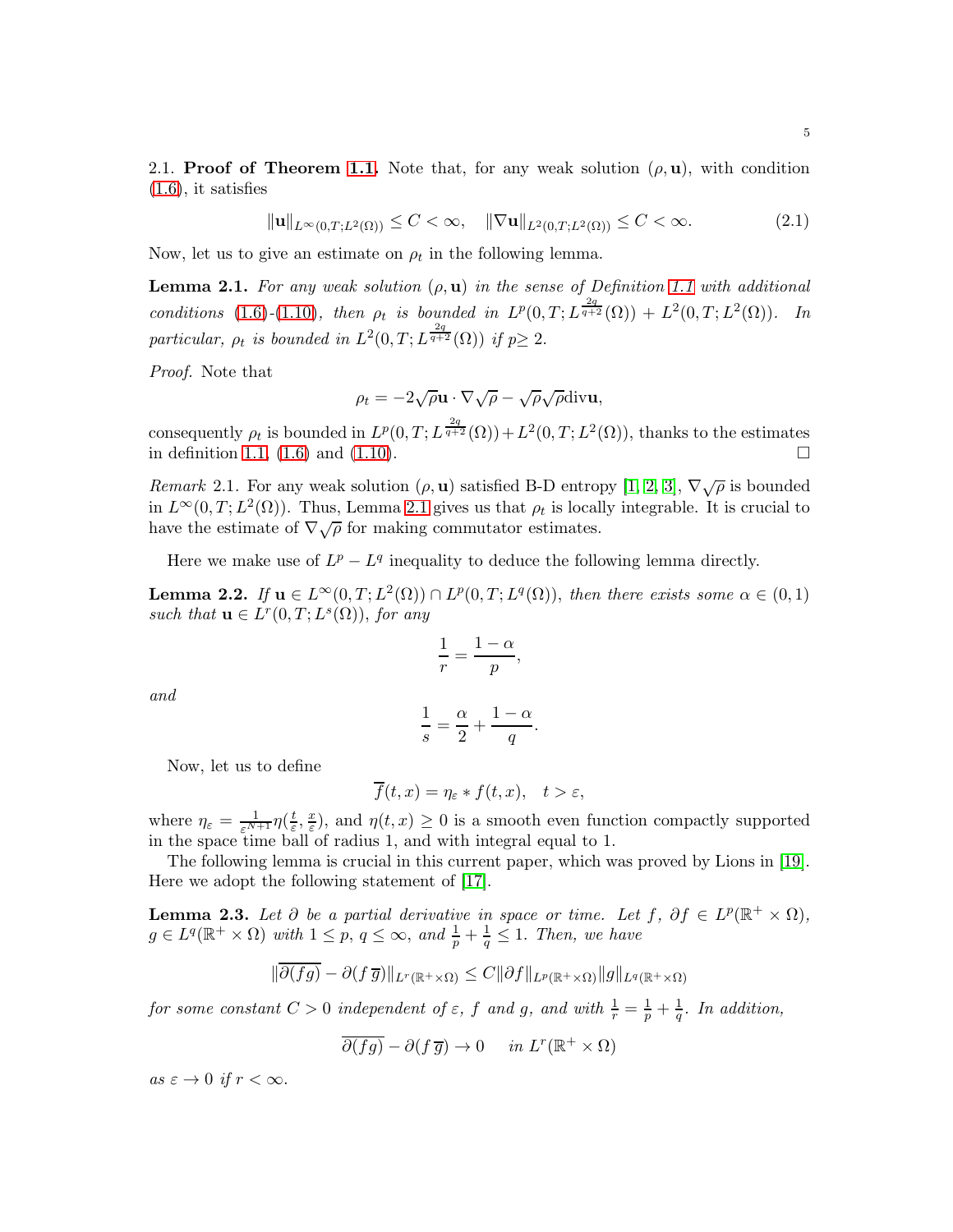With Lemma [2.1-](#page-4-1)Lemma [2.3](#page-4-0) in hand, we are ready to show Theorem [1.1.](#page-2-2) Here we introduce a new function  $\Phi = \psi(t)\overline{\mathbf{u}}$ . Note that  $\psi(t) \in \mathfrak{D}(0, +\infty)$  is a test function, where  $\mathfrak{D}(0, +\infty)$  is a class of all smooth compactly supported functions in  $(0, +\infty)$ . In particular, this function vanishes close  $t = 0$ . However, it is needed to extend the result for  $\psi(t) \in \mathfrak{D}(-1, +\infty)$ .

Note that,  $\psi(t)$  is compactly supported in  $(0,\infty)$ .  $\Phi$  is well defined on  $(0,\infty)$  for  $\varepsilon$  small enough. Using it to test the second equation in [\(1.2\)](#page-0-0), one obtains

$$
\int_0^T \int_{\Omega} \overline{\Phi} \left( (\rho \mathbf{u})_t + \mathrm{div}(\rho \mathbf{u} \otimes \mathbf{u}) + \nabla \rho^{\gamma} - \mathrm{div}(\rho \mathbb{D} \mathbf{u}) \right) dx dt = 0,
$$

which in turn yields

<span id="page-5-0"></span>
$$
\int_0^T \int_{\Omega} \psi(t) \overline{\mathbf{u}}(\rho \mathbf{u})_t + \text{div}(\rho \mathbf{u} \otimes \mathbf{u}) + \nabla \rho^\gamma - \text{div}(\rho \mathbb{D} \mathbf{u})) dx dt = 0,
$$
 (2.2)

where we used a fact  $\eta(-t, -x) = \eta(t, x)$ .

The first term in [\(2.2\)](#page-5-0) shows that

<span id="page-5-1"></span>
$$
\int_0^T \int_{\Omega} \psi(t) \overline{\mathbf{u}} \overline{(\rho \mathbf{u})_t} dx = \int_0^T \int_{\Omega} \psi(t) \left( \overline{(\rho \mathbf{u})_t} - (\rho \overline{\mathbf{u}})_t \right) \overline{\mathbf{u}} dx dt + \int_0^T \int_{\Omega} \psi(t) (\rho \overline{\mathbf{u}})_t \overline{\mathbf{u}} dx dt \n= A + \int_0^T \int_{\Omega} \psi(t) \rho \partial_t \frac{|\overline{\mathbf{u}}|^2}{2} dx dt + \int_0^T \int_{\Omega} \psi(t) \rho_t |\overline{\mathbf{u}}|^2 dx dt.
$$
\n(2.3)

Similarly, the second term in [\(2.2\)](#page-5-0) gives us

<span id="page-5-2"></span>
$$
\int_{0}^{T} \int_{\Omega} \psi(t) \overline{\mathbf{u}} \overline{\mathrm{div}(\rho \mathbf{u} \otimes \mathbf{u})} dx dt = \int_{0}^{T} \int_{\Omega} \psi(t) \left( \mathrm{div}(\overline{\rho \mathbf{u} \otimes \mathbf{u})} - \mathrm{div}(\rho \mathbf{u} \otimes \overline{\mathbf{u}}) \right) \overline{\mathbf{u}} dx dt + \int_{0}^{T} \int_{\Omega} \psi(t) \mathrm{div}(\rho \mathbf{u} \otimes \overline{\mathbf{u}}) \overline{\mathbf{u}} dx dt = B + \int_{0}^{T} \int_{\Omega} \psi(t) \rho \mathbf{u} \cdot \nabla \frac{|\overline{\mathbf{u}}|^{2}}{2} dx + \int_{0}^{T} \int_{\Omega} \psi(t) \mathrm{div}(\rho \mathbf{u}) |\overline{\mathbf{u}}|^{2} dx dt = B + \int_{0}^{T} \int_{\Omega} \psi(t) \rho_{t} \frac{|\overline{\mathbf{u}}|^{2}}{2} dx + \int_{0}^{T} \int_{\Omega} \psi(t) \mathrm{div}(\rho \mathbf{u}) |\overline{\mathbf{u}}|^{2} dx dt.
$$
 (2.4)

Thanks to Lemma [2.1,](#page-4-1) the last term of the right-hand side in [\(2.3\)](#page-5-1) and the second term of the right-hand side in  $(2.4)$  are well defined. Combining  $(2.3)-(2.4)$ , the first two terms in [\(2.2\)](#page-5-0) are given by

<span id="page-5-3"></span>
$$
\int_0^T \int_{\Omega} \psi(t) \left(\frac{1}{2}\rho |\overline{\mathbf{u}}|^2\right)_t dx dt + A + B. \tag{2.5}
$$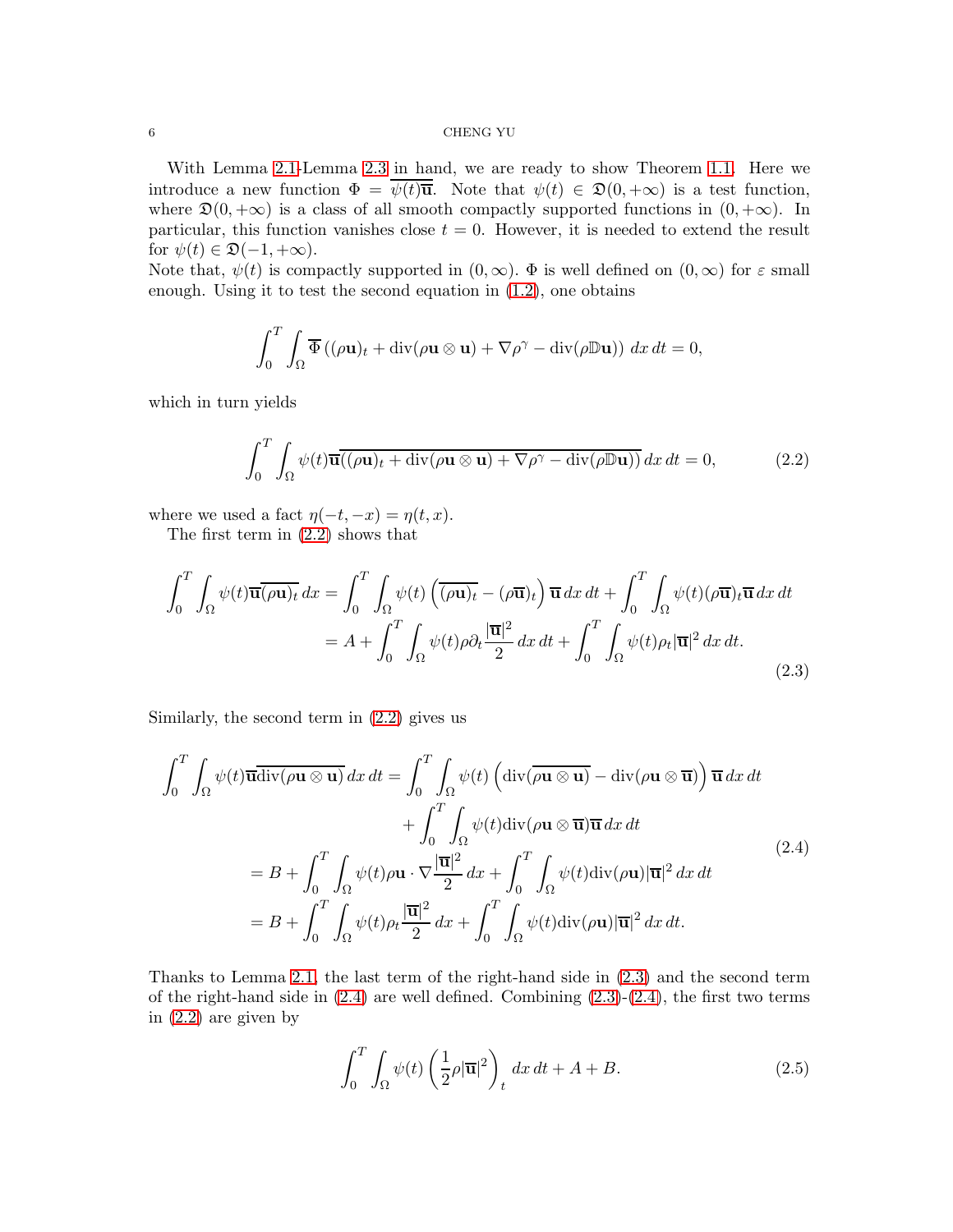Next, the last term in  $(2.2)$  gives us

$$
\int_0^T \int_{\Omega} \psi(t) \overline{\text{div}(\rho \mathbb{D} \mathbf{u})} \overline{\mathbf{u}} \, dx \, dt = \int_0^T \int_{\Omega} \psi(t) \left( \overline{\text{div}(\rho \mathbb{D} \mathbf{u})} - \text{div}(\rho \overline{\mathbb{D} \mathbf{u}}) \right) \overline{\mathbf{u}} \, dx \, dt
$$

$$
+ \int_0^T \int_{\Omega} \psi(t) \text{div}(\rho \overline{\mathbb{D} \mathbf{u}}) \overline{\mathbf{u}} \, dx \, dt
$$

$$
= D - \int_0^T \int_{\Omega} \psi(t) \rho |\overline{\mathbb{D} \mathbf{u}}|^2 \, dx \, dt. \tag{2.6}
$$

We estimate the third term in [\(2.2\)](#page-5-0) as follows

<span id="page-6-0"></span>
$$
\int_{0}^{T} \int_{\Omega} \psi(t) \overline{\nabla \rho^{\gamma}} \overline{\mathbf{u}} \, dx \, dt = \frac{\gamma}{\gamma - 1} \int_{0}^{T} \int_{\Omega} \psi(t) \overline{\rho \nabla \rho^{\gamma - 1}} \overline{\mathbf{u}} \, dx \, dt
$$
\n
$$
= \frac{\gamma}{\gamma - 1} \int_{0}^{T} \int_{\Omega} \psi(t) \left( \overline{\rho \nabla \rho^{\gamma - 1}} - \rho \overline{\nabla \rho^{\gamma - 1}} \right) \overline{\mathbf{u}} \, dx \, dt + \frac{\gamma}{\gamma - 1} \int_{0}^{T} \int_{\Omega} \psi(t) \rho \overline{\nabla \rho^{\gamma - 1}} \overline{\mathbf{u}} \, dx \, dt
$$
\n
$$
= E - \frac{\gamma}{\gamma - 1} \int_{0}^{T} \int_{\Omega} \psi(t) \text{div}(\rho \overline{\mathbf{u}}) \overline{\rho^{\gamma - 1}} \, dx \, dt. \tag{2.7}
$$

The second term in the last equality of [\(2.7\)](#page-6-0) shows that

<span id="page-6-1"></span>
$$
\frac{\gamma}{\gamma - 1} \int_0^T \int_{\Omega} \psi(t) \operatorname{div}(\rho \overline{\mathbf{u}}) \overline{\rho^{\gamma - 1}} \, dx \, dt
$$
\n
$$
= \frac{\gamma}{\gamma - 1} \int_0^T \int_{\Omega} \psi(t) \left( \operatorname{div}(\rho \overline{\mathbf{u}}) - \overline{\operatorname{div}(\rho \mathbf{u})} \right) \overline{\rho^{\gamma - 1}} \, dx \, dt + \frac{\gamma}{\gamma - 1} \int_0^T \int_{\Omega} \psi(t) \overline{\operatorname{div}(\rho \mathbf{u})} \overline{\rho^{\gamma - 1}} \, dx \, dt
$$
\n
$$
= E_{21} - \frac{\gamma}{\gamma - 1} \int_0^T \int_{\Omega} \psi(t) \overline{\rho_t} \overline{\rho^{\gamma - 1}} \, dx \, dt.
$$
\n(2.8)

Meanwhile, the last term in [\(2.8\)](#page-6-1) is as follows

<span id="page-6-2"></span>
$$
\frac{\gamma}{\gamma - 1} \int_0^T \int_{\Omega} \psi(t) \overline{\rho}_t \, \overline{\rho^{\gamma - 1}} \, dx \, dt
$$
\n
$$
= \frac{\gamma}{\gamma - 1} \int_0^T \int_{\Omega} \psi(t) (\overline{\rho}_t - \rho_t) \, \overline{\rho^{\gamma - 1}} \, dx \, dt + \frac{\gamma}{\gamma - 1} \int_0^T \int_{\Omega} \psi(t) \, \left( \rho_t \overline{\rho^{\gamma - 1}} - \rho_t \rho^{\gamma - 1} \right) \, dx \, dt
$$
\n
$$
+ \frac{\gamma}{\gamma - 1} \int_0^T \int_{\Omega} \psi(t) \rho_t \rho^{\gamma - 1} \, dx \, dt
$$
\n
$$
= E_{31} + E_{32} + \frac{1}{\gamma - 1} \int_0^T \int_{\Omega} \psi(t) (\rho^{\gamma})_t \, dx \, dt \tag{2.9}
$$

Thanks to  $(2.5)-(2.9)$  $(2.5)-(2.9)$ ,  $(2.2)$  gives us

$$
\int_0^T \int_{\Omega} \psi(t) \left( \frac{1}{2} \rho |\overline{\mathbf{u}}|^2 + \frac{\rho^{\gamma}}{\gamma - 1} \right)_t dx dt
$$
  
+ 
$$
\int_0^T \int_{\Omega} \psi(t) \rho |\overline{\mathbb{D} \mathbf{u}}|^2 dx dt + A + B - D + E - E_{21} + E_{31} + E_{32} = 0.
$$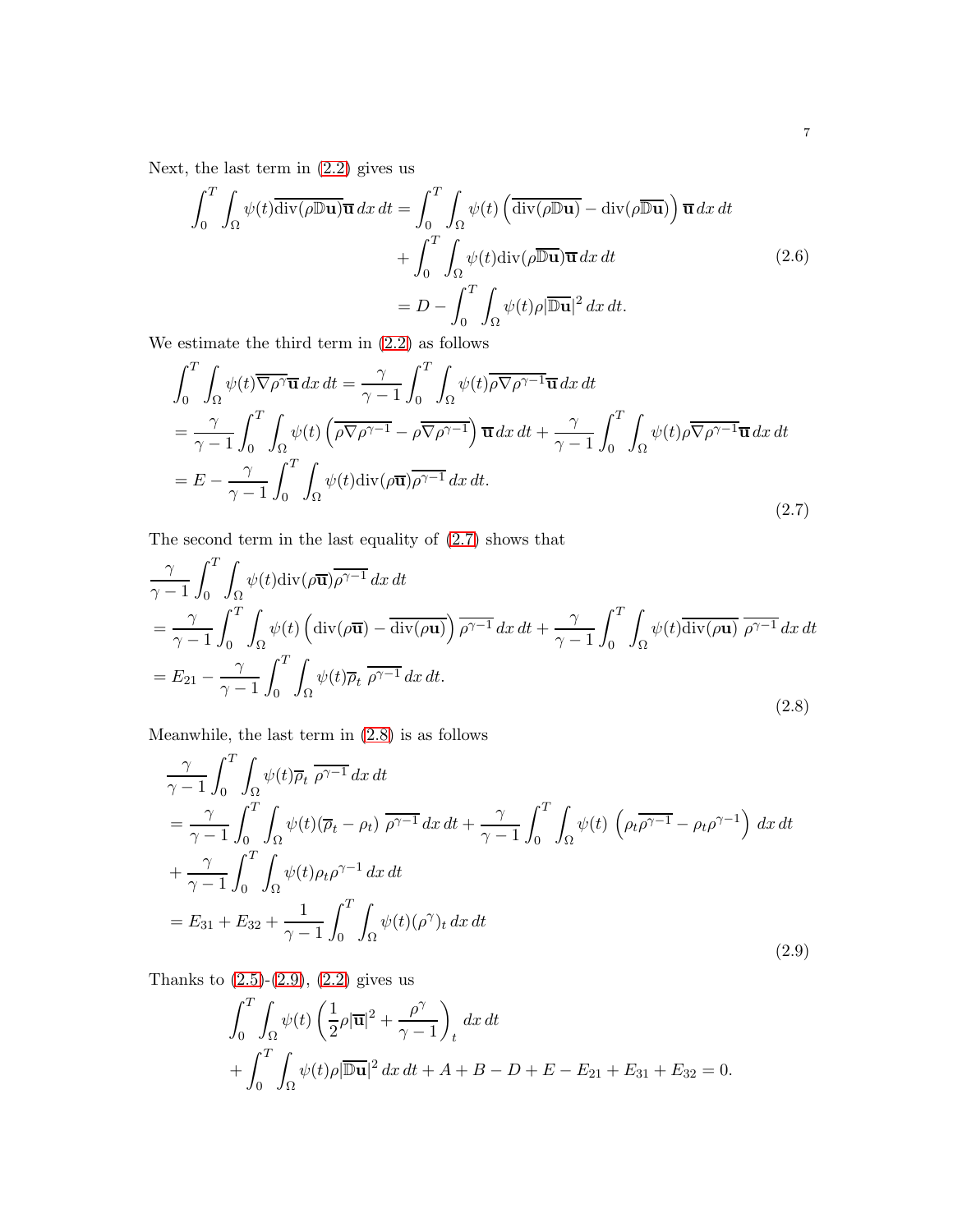<span id="page-7-0"></span>This yields,

$$
-\int_0^T \int_{\Omega} \psi_t \left( \frac{1}{2} \rho |\overline{\mathbf{u}}|^2 + \frac{\overline{\rho^{\gamma}}}{\gamma - 1} \right) dx dt
$$
  
+ 
$$
\int_0^T \int_{\Omega} \psi(t) \rho |\overline{\mathbb{D} \mathbf{u}}|^2 dx dt + R_{\varepsilon}(t, x) = 0,
$$
 (2.10)

where  $R_{\varepsilon}(t, x) = A + B - D + E - E_{21} + E_{31} + E_{32}$ .

Note that  $(1.6)$  and  $(1.10)$ , one obtains

<span id="page-7-1"></span>
$$
\int_0^T \int_{\Omega} \frac{1}{2} \rho |\overline{\mathbf{u}}|^2 \psi_t \, dx \, dt \to \int_0^T \int_{\Omega} \frac{1}{2} \rho |\mathbf{u}|^2 \psi_t \, dx \, dt \text{ as } \varepsilon \to 0. \tag{2.11}
$$

Thanks to [\(1.6\)](#page-2-3) and [\(2.1\)](#page-4-2), we find that, for any  $\varepsilon$  tends to zero,

$$
\int_0^T \int_{\Omega} \psi(t) \rho |\overline{\mathbb{D} \mathbf{u}}|^2 dx dt \to \int_0^T \int_{\Omega} \psi(t) \rho |\mathbb{D} \mathbf{u}|^2 dx dt.
$$
 (2.12)

The next step is to make use of Lemma [2.3](#page-4-0) to prove

<span id="page-7-2"></span>
$$
R_{\varepsilon}(t,x) \to 0 \tag{2.13}
$$

as  $\varepsilon$  goes to zero. First, we assume that **u** is bounded in  $L^r(0,T;L^s(\Omega))$ . We will improve this restriction later. Under this restriction, by Lemma [2.1,](#page-4-1)  $\rho_t$  is uniformly bounded in  $L^{r}(0,T;L^{\frac{2s}{s+2}}(\Omega))+L^{2}(0,T;L^{2}(\Omega)).$  Thus, Lemma [2.3](#page-4-0) gives us

$$
|A| \leq \|\psi(t)\|_{L^{\infty}(0,T)} \int_0^T \int_{\Omega} \left|\overline{\mathbf{u}}[\overline{(\rho \mathbf{u})_t} - (\rho \overline{\mathbf{u}})_t]\right| dx dt
$$
  
 
$$
\leq C \|\psi(t)\|_{L^{\infty}(0,T)} \|\rho_t\|_{L^2(0,T;L^{\frac{2s}{2+s}}(\Omega))} \|\mathbf{u}\|_{L^r(0,T;L^s(\Omega))}^2,
$$

for any  $r \geq 4$  and  $s \geq 6$ .

Meanwhile, for any  $\mathbf{u} \in L^p(0,T; L^q(\Omega))$ , by Lemma [2.2,](#page-4-3) one obtains that for  $0 < \alpha < 1$ ,

$$
\frac{1-\alpha}{p} = \frac{1}{r}, \text{ and } \frac{\alpha}{2} + \frac{1-\alpha}{q} = \frac{1}{s}
$$
 (2.14)

with  $q \geq 6$ . This gives us, for any  $0 < \alpha < 1$ 

$$
(\frac{1}{p} + \frac{1}{q})(1 - \alpha) \le (\frac{1}{p} + \frac{1}{q})(1 - \alpha) + \frac{\alpha}{12} \le \frac{5}{12}(1 - \alpha)
$$

and thus

$$
\frac{1}{p} + \frac{1}{q} \le \frac{5}{12}
$$

with  $q \geq 6$ .

Thanks to Lemma [2.3](#page-4-0) again, as  $\varepsilon$  tends to zero, we have

$$
A \to 0. \tag{2.15}
$$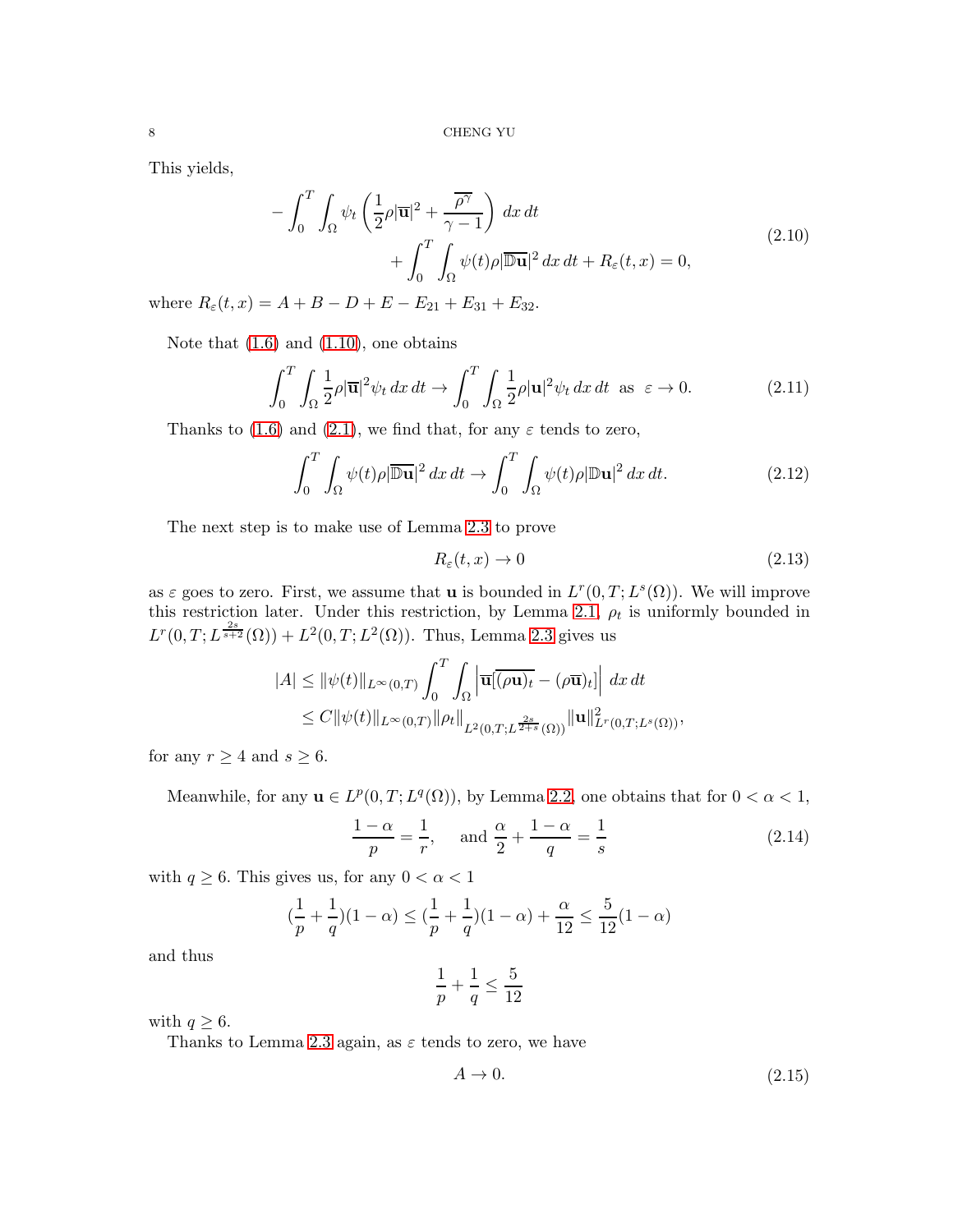An argument similar to that given above in the control for A shows that the terms B, D,  $E_{21}$  in  $R_{\varepsilon}(t, x)$  here converge to zero, as  $\varepsilon \to 0$ , in particular,

$$
B - D - E_{21} \to 0. \tag{2.16}
$$

Note that  $\rho_t$  is bounded in  $L^p(0,T;L^{\frac{2q}{q+2}}(\Omega))+L^2(0,T;L^2(\Omega))$  and  $\rho$  is bounded in  $L^{\infty}(0,T;\Omega)$ , we conclude that  $E_{31}$ ,  $E_{32}$  goes to zero as  $\varepsilon$  tends to zero. Similar argument can show that  $E \to 0$  as  $\varepsilon$  goes to zero. Thus,

$$
R_{\varepsilon}\to 0
$$

as  $\varepsilon \to 0$ .

We are ready to pass to the limits in  $(2.10)$ . Letting  $\varepsilon$  goes to zero, using  $(2.11)-(2.13)$  $(2.11)-(2.13)$ , what we have proved is that in the limit,

<span id="page-8-0"></span>
$$
-\int_0^T \int_{\Omega} \psi_t \left(\frac{1}{2}\rho |\mathbf{u}|^2 + \frac{\rho^\gamma}{\gamma - 1}\right) dx dt + \int_0^T \int_{\Omega} \psi(t)\rho |\mathbb{D}\mathbf{u}|^2 dx dt = 0, \tag{2.17}
$$

for any test function  $\psi \in \mathfrak{D}(0,\infty)$ .

The final step is to extend our result [\(2.17\)](#page-8-0) for the test function  $\psi(t) \in \mathfrak{D}(-1,\infty)$ . To this end, it is necessary for us to have the continuity of  $\rho(t)$  and  $(\sqrt{\rho}u)(t)$  in the strong topology at  $t = 0$ . Adopting the similar argument in Vasseur-Yu [\[24\]](#page-12-6), what we expected can be done.

Here we remark that  $\sqrt{\rho}u$  is bounded in  $L^{\infty}(0,T;L^2(\Omega))$ . Using [\(1.6\)](#page-2-3) and

$$
\rho_t = -\mathrm{div}(\rho \mathbf{u}),
$$

we have

<span id="page-8-1"></span>
$$
\rho_t \in L^2(0, T; H^{-1}(\Omega)).
$$
\n(2.18)

Note that,  $\nabla \sqrt{\rho}$  is bounded in  $L^{\infty}(0,T; L^2(\Omega))$  and  $\rho$  is bounded away from infinity. Thus, the identity

$$
\nabla\rho=2\sqrt{\rho}\nabla\sqrt{\rho}
$$

gives us

<span id="page-8-2"></span>
$$
\nabla \rho \in L^2(0, T; L^2(\Omega)).
$$
\n(2.19)

From  $(2.18)$  and  $(2.19)$ , one obtains

<span id="page-8-4"></span>
$$
\rho \in C([0, T]; L^2(\Omega)),
$$
\n(2.20)

thanks to Theorem 3 on page 287 of book [\[9\]](#page-12-21). Using

<span id="page-8-3"></span>
$$
\sqrt{\rho}_t = -\text{div}(\sqrt{\rho}\mathbf{u}) + \frac{1}{2}\sqrt{\rho}\text{div}\mathbf{u},
$$

we deduce

$$
\sqrt{\rho}_t \in L^2(0, T; H^{-1}(\Omega)).
$$
  
Because  $\nabla \sqrt{\rho}$  is bounded in  $L^{\infty}(0, T; L^2(\Omega))$ , then  

$$
\sqrt{\rho} \in C([0, T]; L^2(\Omega)).
$$
 (2.21)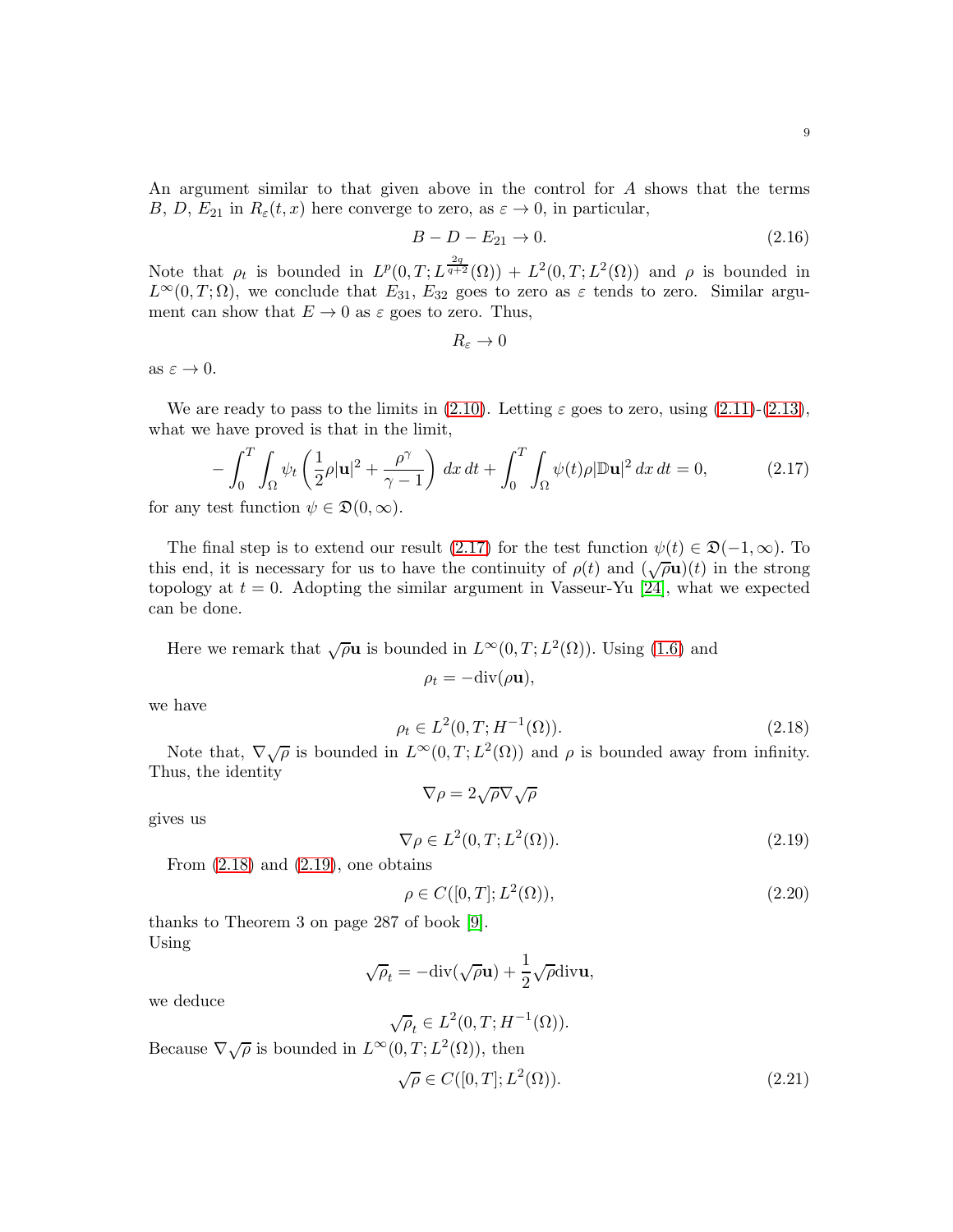In the meanwhile, we see

$$
\begin{split}\n\text{ess}\limsup_{t \to 0} \int_{\Omega} |\sqrt{\rho} \mathbf{u} - \sqrt{\rho_0} \mathbf{u}_0|^2 \, dx \\
&\leq \text{ess}\limsup_{t \to 0} \left( \int_{\Omega} (\frac{1}{2}\rho |\mathbf{u}|^2 + \frac{\rho^{\gamma}}{\gamma - 1}) \, dx - \int_{\Omega} (\frac{1}{2}\rho_0 |\mathbf{u}_0|^2 + \frac{\rho_0^{\gamma}}{\gamma - 1})|^2 \, dx \right) \\
&\quad + \text{ess}\limsup_{t \to 0} \left( 2 \int_{\Omega} \sqrt{\rho_0} \mathbf{u}_0 (\sqrt{\rho_0} \mathbf{u}_0 - \sqrt{\rho} \mathbf{u}) \, dx + \int_{\Omega} (\frac{\rho_0^{\gamma}}{\gamma - 1} - \frac{\rho^{\gamma}}{\gamma - 1}) \right).\n\end{split} \tag{2.22}
$$

Using [\(1.4\)](#page-1-0) and the convexity of  $\rho \mapsto \rho^{\gamma}$ , we have

$$
\begin{aligned}\n\text{ess}\limsup_{t \to 0} \int_{\Omega} |\sqrt{\rho} \mathbf{u} - \sqrt{\rho_0} \mathbf{u}_0|^2 \, dx \\
&\leq 2 \text{ess}\limsup_{t \to 0} \int_{\Omega} \sqrt{\rho_0} \mathbf{u}_0 (\sqrt{\rho_0} \mathbf{u}_0 - \sqrt{\rho} \mathbf{u}) \, dx \\
&= W.\n\end{aligned} \tag{2.23}
$$

To show the continuity of  $(\sqrt{\rho}u)(t)$  in the strong topology at  $t = 0$ , we need  $W = 0$ . To this end, we introduce the time evolution of the integral averages

$$
t \in (0, T) \longmapsto \int_{\Omega} (\rho \mathbf{u})(t, x) \cdot \psi(x) \, dx,
$$

which is defined by

$$
\frac{d}{dt} \int_{\Omega} (\rho \mathbf{u})(t, x) \cdot \psi(x) dx
$$
\n
$$
= \int_{\Omega} \rho \mathbf{u} \otimes \mathbf{u} : \nabla \psi dx + \int_{\Omega} \rho^{\gamma} \text{div} \psi dx + \int_{\Omega} \rho \mathbb{D} \mathbf{u} \nabla \psi dx,
$$
\n(2.24)

<span id="page-9-1"></span>where  $\psi(x) \in C_0^{\infty}(\Omega)$  is a test function. All estimates from [\(1.4\)](#page-1-0), [\(1.6\)](#page-2-3) and [\(1.10\)](#page-3-1) imply [\(2.24\)](#page-9-1) is continuous function with respect to  $t \in [0, T]$ . On the other hand, we have

$$
\rho \mathbf{u} \in L^{\infty}(0,T;L^{2}(\Omega)),
$$

and hence

<span id="page-9-2"></span>
$$
\rho \mathbf{u} \in C([0, T]; L^2_{\text{weak}}(\Omega)).\tag{2.25}
$$

We consider  $W$  as follows

<span id="page-9-0"></span>
$$
W = 2\text{ess}\limsup_{t\to 0} \int_{\Omega} \frac{\sqrt{\rho_0} \mathbf{u}_0}{\sqrt{\rho}} (\sqrt{\rho \rho_0} \mathbf{u}_0 - \rho \mathbf{u}) dx
$$
  

$$
\leq 2\text{ess}\limsup_{t\to 0} \int_{\Omega} \frac{\sqrt{\rho_0} \mathbf{u}_0}{\sqrt{\rho}} (\sqrt{\rho \rho_0} \mathbf{u}_0 - \rho_0 \mathbf{u}_0) dx + 2\text{ess}\limsup_{t\to 0} \int_{\Omega} \frac{\sqrt{\rho_0} \mathbf{u}_0}{\sqrt{\rho}} (\rho_0 \mathbf{u}_0 - \rho \mathbf{u}) dx,
$$
\n(2.26)

where we used  $(1.6)$ .

which gives us

Using [\(2.21\)](#page-8-3) and [\(2.25\)](#page-9-2) in [\(2.26\)](#page-9-0), one deduces  $W = 0$  provided that  $\sqrt{\rho_0} \mathbf{u}_0 \in L^4(\Omega)$ . Thus, we have

<span id="page-9-3"></span>ess 
$$
\limsup_{t \to 0} \int_{\Omega} |\sqrt{\rho} \mathbf{u} - \sqrt{\rho_0} \mathbf{u}_0|^2 dx = 0,
$$
  
 $\sqrt{\rho} \mathbf{u} \in C([0, T]; L^2(\Omega)).$  (2.27)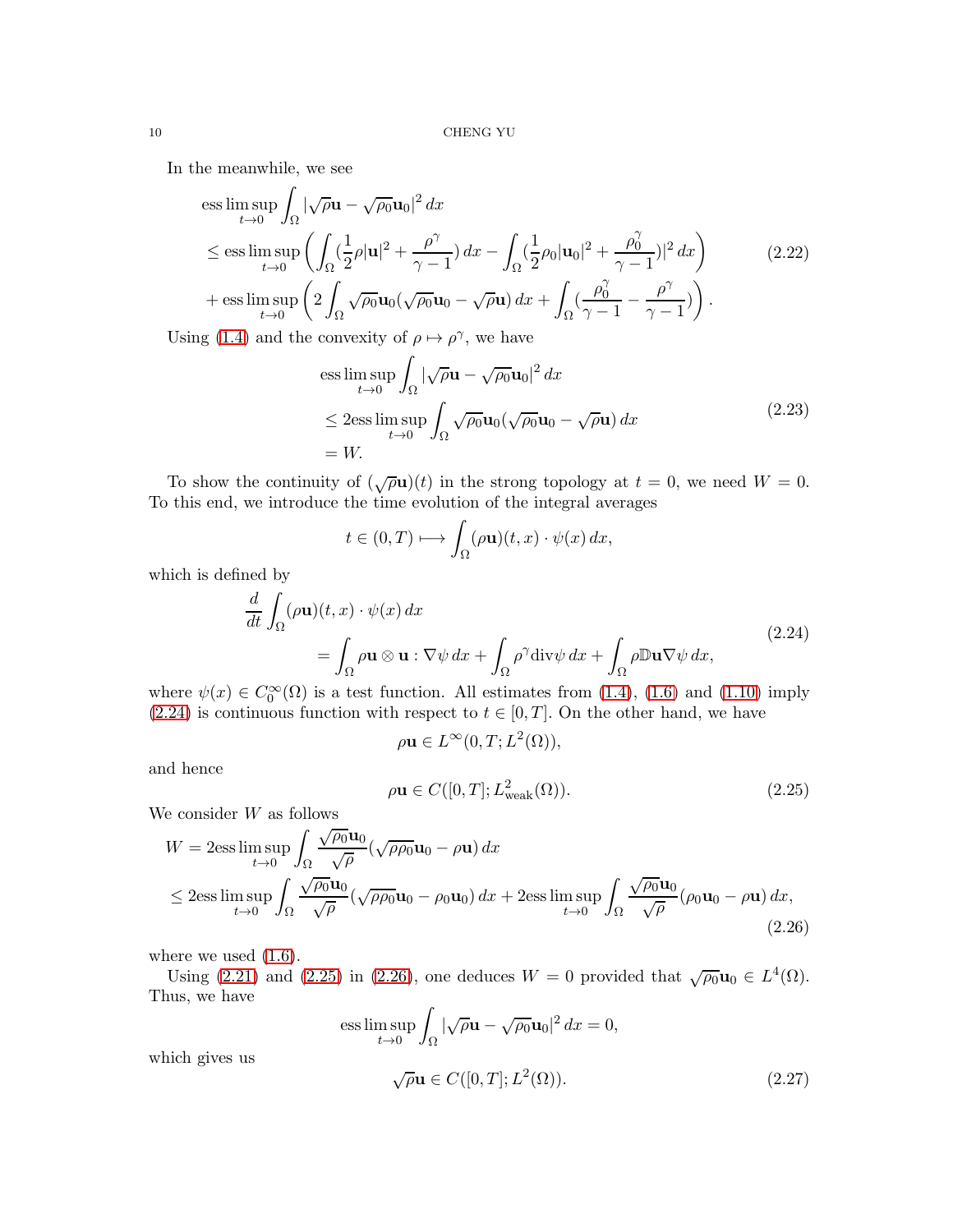By [\(2.20\)](#page-8-4) and [\(2.27\)](#page-9-3), we get

<span id="page-10-1"></span>
$$
\lim_{\tau \to 0} \frac{1}{\tau} \int_0^{\tau} \int_{\Omega} \left( \frac{1}{2} \rho |\mathbf{u}|^2 + \frac{\rho^{\gamma}}{\gamma - 1} \right) dx dt = \int_{\Omega} \left( \frac{1}{2} \rho_0 |\mathbf{u}_0|^2 + \frac{\rho_0^{\gamma}}{\gamma - 1} \right) dx.
$$
 (2.28)

Choosing the following test function for [\(2.17\)](#page-8-0),

$$
\psi_{\tau}(t) = \psi(t)
$$
 for  $t \ge \tau + \frac{1}{K}$ ,  $\psi_{\tau}(t) = \frac{t}{\tau}$  for  $t \le \tau$ ,  $\psi_{\tau}$  is a  $C^1$  smooth function,

then we get

<span id="page-10-0"></span>
$$
-\int_{\tau+\frac{1}{K}}^{T} \int_{\Omega} \psi_t \left(\frac{1}{2}\rho |\mathbf{u}|^2 + \frac{\rho^{\gamma}}{\gamma - 1}\right) dx dt + \int_0^T \int_{\Omega} \psi_\tau(t)\rho |\mathbb{D}\mathbf{u}|^2 dx dt
$$
  

$$
-\int_{\tau}^{\tau+\frac{1}{K}} \int_{\Omega} (\psi_\tau)_t \left(\frac{1}{2}\rho |\mathbf{u}|^2 + \frac{\rho^{\gamma}}{\gamma - 1}\right) dx dt = \frac{1}{\tau} \int_0^{\tau} \int_{\Omega} \left(\frac{1}{2}\rho |\mathbf{u}|^2 + \frac{\rho^{\gamma}}{\gamma - 1}\right) dx dt.
$$
 (2.29)

Note that,

$$
\left| \int_{\tau}^{\tau + \frac{1}{K}} \int_{\Omega} (\psi_{\tau})_t \left( \frac{1}{2} \rho |\mathbf{u}|^2 + \frac{\rho^{\gamma}}{\gamma - 1} \right) dx dt \right|
$$
  

$$
\leq \frac{C}{K} \int_{\Omega} \left( \frac{1}{2} \rho |\mathbf{u}|^2 + \frac{\rho^{\gamma}}{\gamma - 1} \right) dx \to 0
$$

as K goes to large. Letting  $K \to \infty$ , from [\(2.29\)](#page-10-0) we derive

$$
-\int_{\tau}^{T} \int_{\Omega} \psi_t \left(\frac{1}{2}\rho |\mathbf{u}|^2 + \frac{\rho^{\gamma}}{\gamma - 1}\right) dx dt + \int_{0}^{T} \int_{\Omega} \psi_\tau(t) \rho |\mathbb{D}\mathbf{u}|^2 dx dt
$$
  
= 
$$
\frac{1}{\tau} \int_{0}^{\tau} \int_{\Omega} \left(\frac{1}{2}\rho |\mathbf{u}|^2 + \frac{\rho^{\gamma}}{\gamma - 1}\right) dx dt.
$$
 (2.30)

<span id="page-10-2"></span>By [\(2.28\)](#page-10-1), passing into the limit as  $\tau \to 0$  in [\(2.30\)](#page-10-2), one obtains

$$
-\int_0^T \int_{\Omega} \psi_t \left(\frac{1}{2}\rho |\mathbf{u}|^2 + \frac{\rho^\gamma}{\gamma - 1}\right) dx dt + \int_0^T \int_{\Omega} \psi(t)\rho |\mathbb{D}\mathbf{u}|^2 dx dt
$$
  
= 
$$
\int_{\Omega} \left(\frac{1}{2}\rho_0 |\mathbf{u}_0|^2 + \frac{\rho_0^\gamma}{\gamma - 1}\right) dx.
$$
 (2.31)

<span id="page-10-3"></span>Taking

$$
\psi(t) \begin{cases}\n= 0 & \text{if } t \leq \tilde{t} - \frac{\epsilon}{2} \\
= \frac{1}{2} + \frac{t - \tilde{t}}{\epsilon} & \text{if } \tilde{t} - \frac{\epsilon}{2} \leq t \leq \tilde{t} + \frac{\epsilon}{2} \\
= 1 & \text{if } t \geq \tilde{t} + \frac{\epsilon}{2},\n\end{cases}
$$
\n(2.32)

then [\(2.31\)](#page-10-3) gives for every  $\tilde{t} \ge \frac{\epsilon}{2}$  $\frac{\epsilon}{2}$ 

<span id="page-10-4"></span>
$$
\frac{1}{\epsilon} \int_{\tilde{t}-\frac{\epsilon}{2}}^{\tilde{t}+\frac{\epsilon}{2}} \left( \int_{\Omega} \left( \frac{1}{2} \rho |\mathbf{u}|^2 + \frac{\rho^{\gamma}}{\gamma - 1} \right) dx \right) dt + \int_{\tilde{t}-\frac{\epsilon}{2}}^{\tilde{t}+\frac{\epsilon}{2}} \int_{\Omega} \left( \frac{1}{2} + \frac{t - \tilde{t}}{\epsilon} \right) \rho |\mathbb{D}\mathbf{u}|^2 dx dt + \int_{\tilde{t}+\frac{\epsilon}{2}}^T \int_{\Omega} \rho |\mathbb{D}\mathbf{u}|^2 dx dt = \int_{\Omega} \left( \frac{1}{2} \rho_0 |\mathbf{u}_0|^2 + \frac{\rho_0^{\gamma}}{\gamma - 1} \right) dx.
$$
\n(2.33)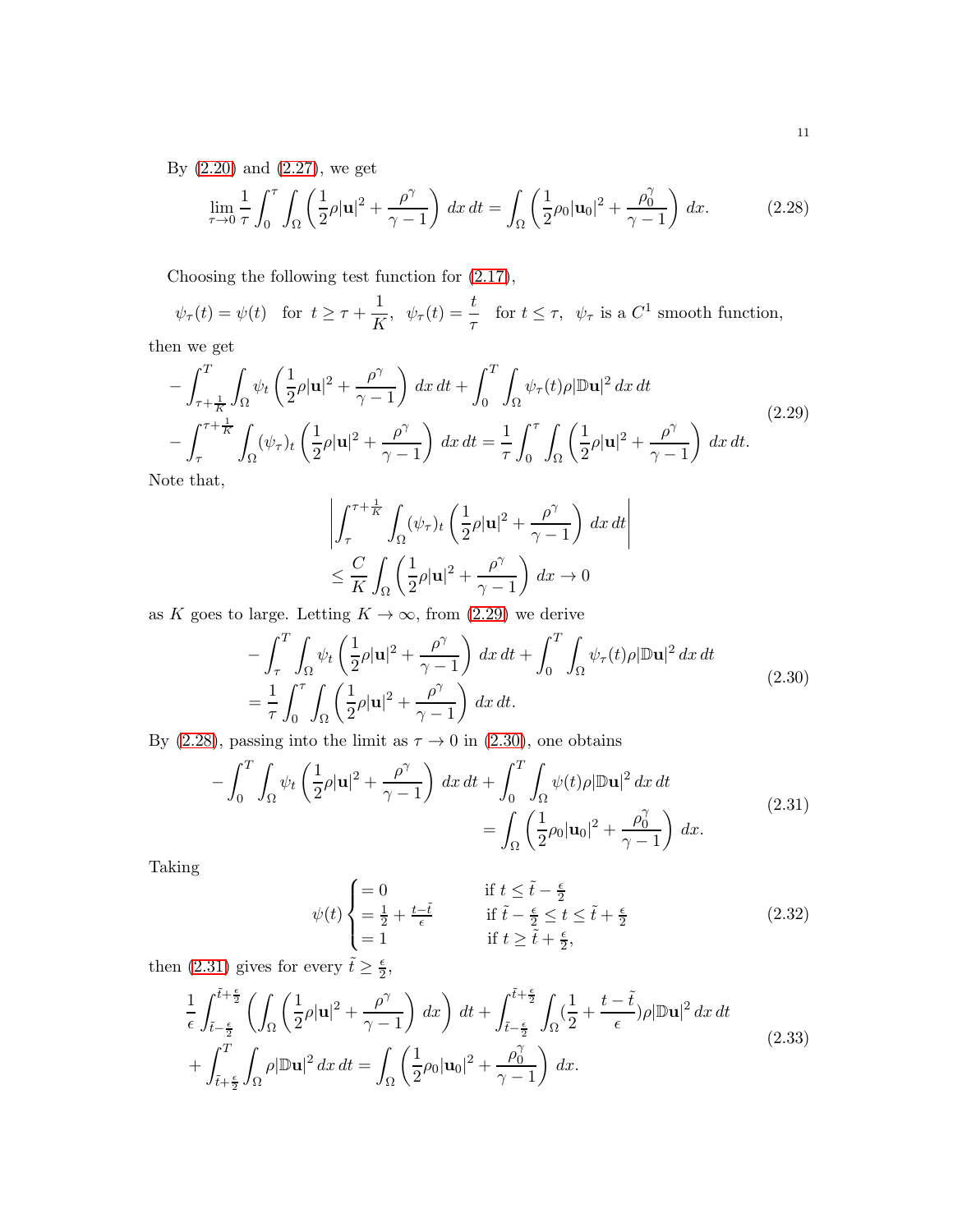The second term of left hand side in [\(2.33\)](#page-10-4) is controlled as follows

$$
\int_{\tilde t-\frac{\epsilon}{2}}^{\tilde t+\frac{\epsilon}{2}}\int_{\Omega}(\frac12+\frac{t-\tilde t}{\epsilon})\rho|\mathbb D {\bf u}|^2\,dx\,dt\leq \int_{\tilde t-\frac{\epsilon}{2}}^{\tilde t+\frac{\epsilon}{2}}\int_{\Omega}\rho|\mathbb D {\bf u}|^2\,dx\,dt\to 0
$$

as  $\epsilon \to 0$ . Thanks to the Lebesgue point Theorem, [\(2.33\)](#page-10-4) gives us

$$
\int_{\Omega} \left( \frac{1}{2} \rho |\mathbf{u}|^2 + \frac{\rho^{\gamma}}{\gamma - 1} \right) dx + \int_0^T \int_{\Omega} \rho |\mathbb{D}\mathbf{u}|^2 dx dt = \int_{\Omega} \left( \frac{1}{2} \rho_0 |\mathbf{u}_0|^2 + \frac{\rho_0^{\gamma}}{\gamma - 1} \right) dx.
$$

This ends our proof of Theorem [1.1.](#page-2-2)

2.2. Proof of Theorem [1.2.](#page-3-3) Now, let us to address the proof of Theorem [1.2.](#page-3-3) We can modify the above proof slightly to show Theorem [1.2.](#page-3-3) The main advantage of condition  $0 < \underline{\rho} \le \rho(t, x)$  is to have  $\nabla u \in L^2(0, T; L^2(\Omega))$  in Theorem [1.1.](#page-2-2) Thus, we can drop this restriction for the constant viscosities case.

The one difference is to show  $W = 0$  in [\(2.26\)](#page-9-0). In fact, we have

$$
W = 2\mathrm{ess}\limsup_{t\to 0} \int_{\Omega} \mathbf{u}_0(\rho_0 \mathbf{u}_0 - \sqrt{\rho_0 \rho} \mathbf{u}) dx
$$
  
\$\leq 2\mathrm{ess}\limsup\_{t\to 0} \int\_{\Omega} \mathbf{u}\_0(\rho\_0 \mathbf{u}\_0 - \rho \mathbf{u}) dx + 2\mathrm{ess}\limsup\_{t\to 0} \int\_{\Omega} \mathbf{u}\_0(\sqrt{\rho} - \sqrt{\rho\_0})\sqrt{\rho} \mathbf{u} dx.\$

Applying the similar argument, we can show

$$
\rho \mathbf{u}\in C([0,T];L^2_{\rm weak}(\Omega)),\ \sqrt{\rho}\in C(0,T;L^2(\Omega)).
$$

To show  $W = 0$ , we need  $\mathbf{u}_0 \in L^k$  where  $\frac{1}{k} + \frac{1}{q} \leq \frac{1}{2}$ . Here, we have to mention this is also true for the degenerate viscosity.

After modifying the above one, we are able to follow the same argument to show Theorem [1.2.](#page-3-3)

### Acknowledgments

The author would like to thank his mentor, Alexis Vasseur, for his discussions and for his constant encouragement and guidance.

# **REFERENCES**

- <span id="page-11-0"></span>[1] D. Bresch, B. Desjardins, Existence of global weak solutions for 2D viscous shallow water equations and convergence to the quasi-geostrophic model. Comm. Math. Phys., 238 (2003), no.1-3, 211-223.
- <span id="page-11-1"></span>[2] D. Bresch and B. Desjardins, On the construction of approximate solutions for the 2D viscous shallow water model and for compressible Navier-Stokes models. J. Math. Pures Appl. (9) 86 (2006), no. 4, 362-368.
- <span id="page-11-2"></span>[3] D. Bresch, B. Desjardins, C.-K. Lin, On some compressible fluid models: Korteweg, lubrication, and shallow water systems. Comm. Partial Differential Equations 28 (2003), no. 3-4, 843-868.